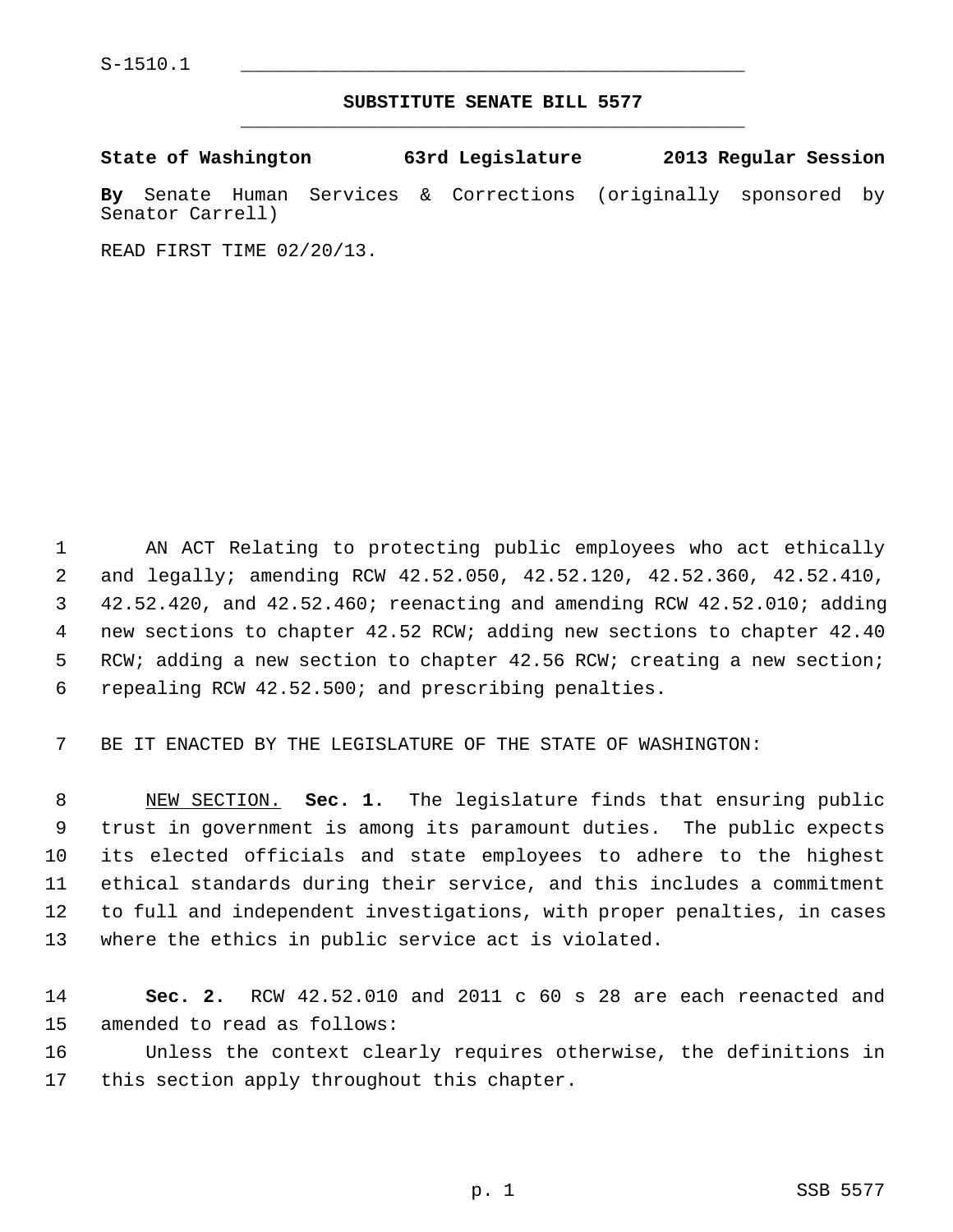1 (1) "Agency" means any state board, commission, bureau, committee, 2 department, institution, division, or tribunal in the legislative, 3 executive, or judicial branch of state government. "Agency" includes 4 all elective offices, the state legislature, those institutions of 5 higher education created and supported by the state government, and 6 those courts that are parts of state government.

 7 (2) "Assist" means to act, or offer or agree to act, in such a way 8 as to help, aid, advise, furnish information to, or otherwise provide 9 assistance to another person, believing that the action is of help, 10 aid, advice, or assistance to the person and with intent so to assist 11 such person.

12 (3) "Beneficial interest" has the meaning ascribed to it under the 13 Washington case law. However, an ownership interest in a mutual fund 14 or similar investment pooling fund in which the owner has no management 15 powers does not constitute a beneficial interest in the entities in 16 which the fund or pool invests.

17 (4) "Compensation" means anything of economic value, however 18 designated, that is paid, loaned, granted, or transferred, or to be 19 paid, loaned, granted, or transferred for, or in consideration of, 20 personal services to any person.

21 (5) "Confidential information" means (a) specific information, 22 rather than generalized knowledge, that is not available to the general 23 public on request or (b) information made confidential by law.

24 (6) "Contract" or "grant" means an agreement between two or more 25 persons that creates an obligation to do or not to do a particular 26 thing. "Contract" or "grant" includes, but is not limited to, an 27 employment contract, a lease, a license, a purchase agreement, or a 28 sales agreement.

29 (7) "Ethics" means adherence to the standards as set forth in this 30 chapter.

31 (8) "Ethics boards" means the commission on judicial conduct, the 32 legislative ethics board, and the executive ethics board.

33  $((+8))$  (9) "Family" has the same meaning as "immediate family" in 34 RCW 42.17A.005.

35  $((+9))$  (10) "Gift" means anything of economic value for which no 36 consideration is given. "Gift" does not include:

37 (a) Items from family members or friends where it is clear beyond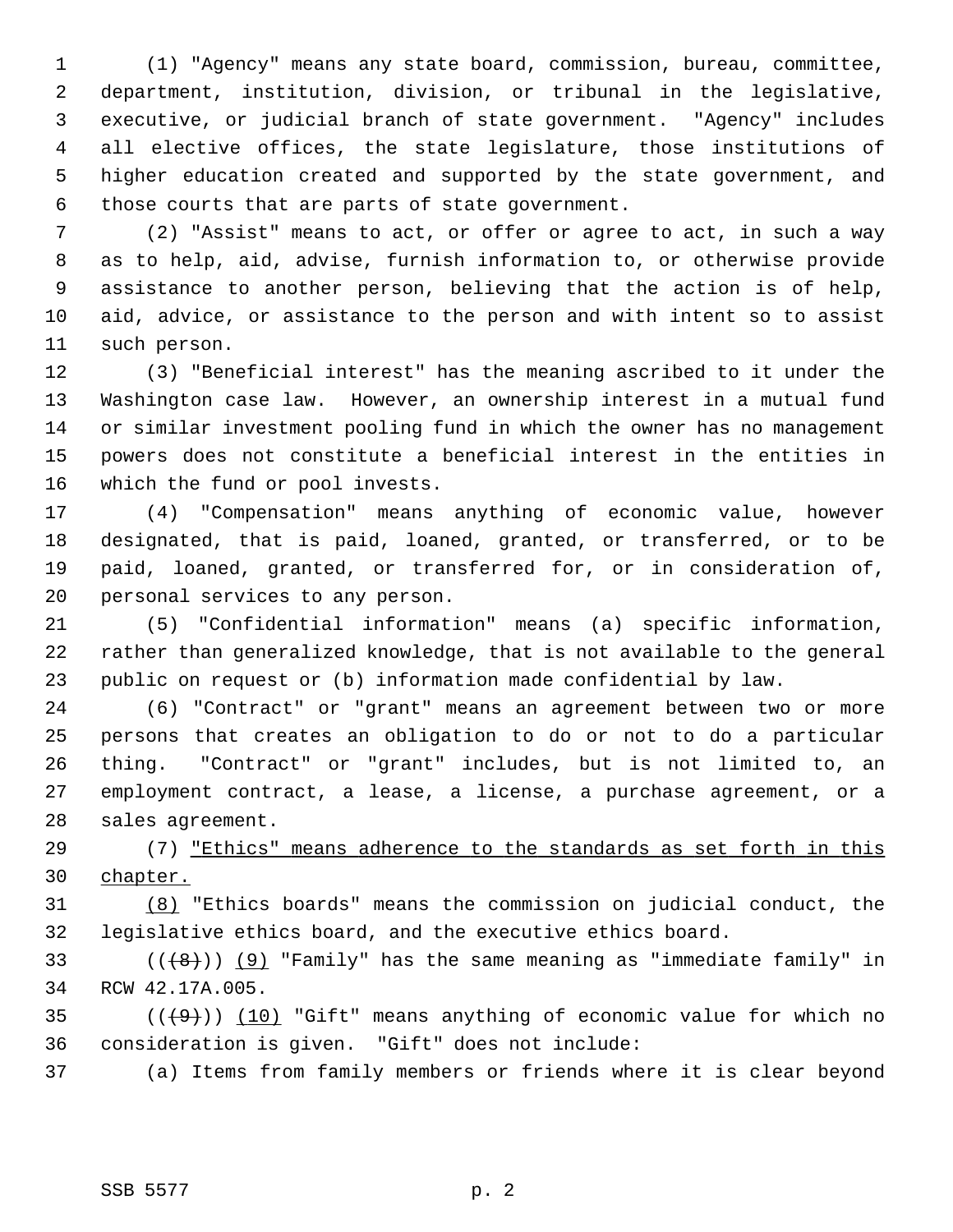1 a reasonable doubt that the gift was not made as part of any design to 2 gain or maintain influence in the agency of which the recipient is an 3 officer or employee;

 4 (b) Items related to the outside business of the recipient that are 5 customary and not related to the recipient's performance of official 6 duties;

 7 (c) Items exchanged among officials and employees or a social event 8 hosted or sponsored by a state officer or state employee for coworkers;

 9 (d) Payments by a governmental or nongovernmental entity of 10 reasonable expenses incurred in connection with a speech, presentation, 11 appearance, or trade mission made in an official capacity. As used in 12 this subsection, "reasonable expenses" are limited to travel, lodging, 13 and subsistence expenses incurred the day before through the day after 14 the event;

15 (e) Items a state officer or state employee is authorized by law to 16 accept;

17 (f) Payment of enrollment and course fees and reasonable travel 18 expenses attributable to attending seminars and educational programs 19 sponsored by a bona fide governmental or nonprofit professional, 20 educational, trade, or charitable association or institution. As used 21 in this subsection, "reasonable expenses" are limited to travel, 22 lodging, and subsistence expenses incurred the day before through the 23 day after the event;

24 (g) Items returned by the recipient to the donor within thirty days 25 of receipt or donated to a charitable organization within thirty days 26 of receipt;

27 (h) Campaign contributions reported under chapter 42.17A RCW;

28 (i) Discounts available to an individual as a member of an employee 29 group, occupation, or similar broad-based group; and

30 (j) Awards, prizes, scholarships, or other items provided in 31 recognition of academic or scientific achievement.

 $(1)(10)(11)$  "Head of agency" means the chief executive officer of 33 an agency. In the case of an agency headed by a commission, board, 34 committee, or other body consisting of more than one natural person, 35 agency head means the person or board authorized to appoint agency 36 employees and regulate their conduct.

37 ( $(\frac{11}{1})$ ) (12) "Honorarium" means money or thing of value offered to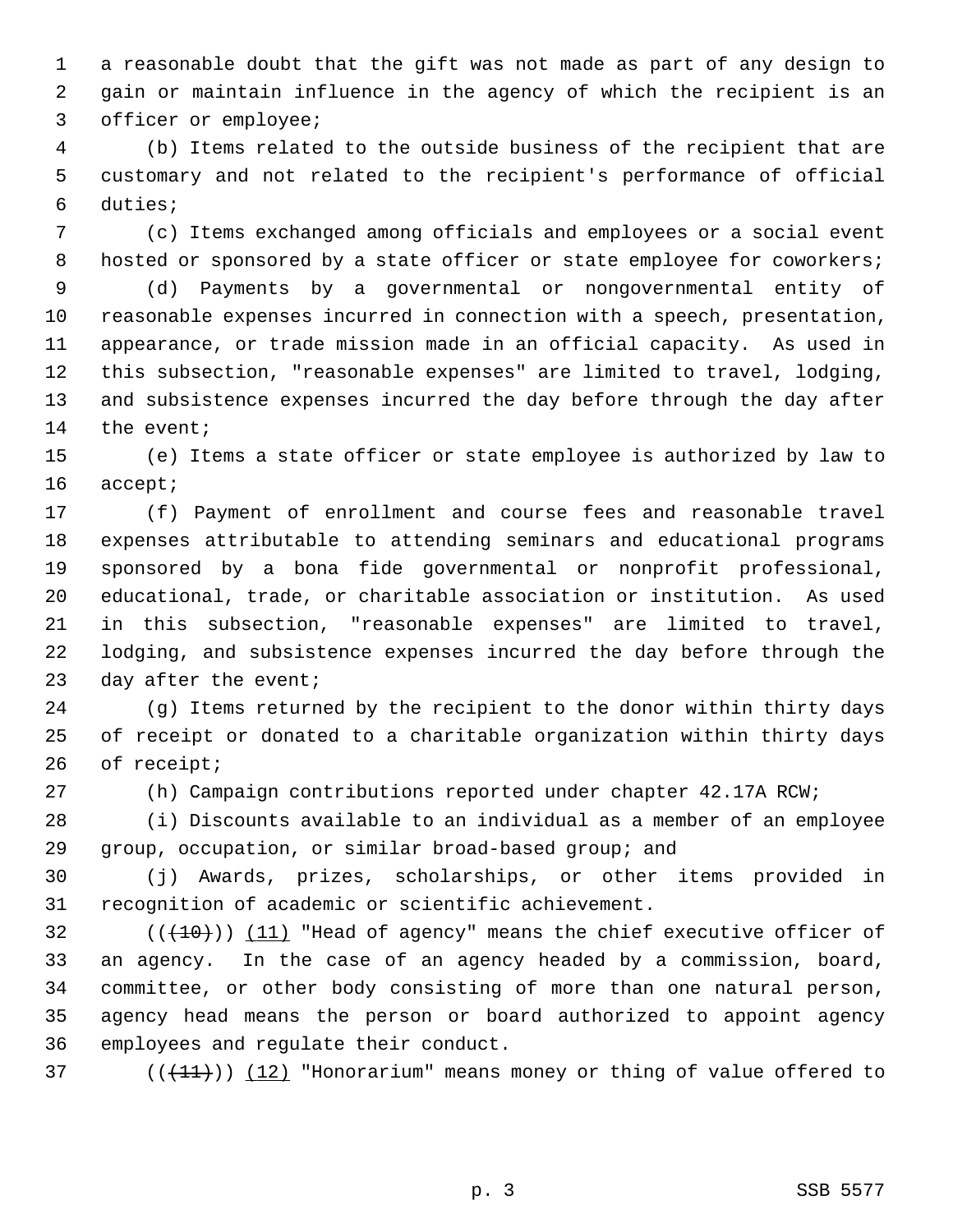1 a state officer or state employee for a speech, appearance, article, or 2 similar item or activity in connection with the state officer's or 3 state employee's official role.

 $4$  (( $(12)$ )) (13) "Official duty" means those duties within the 5 specific scope of employment of the state officer or state employee as 6 defined by the officer's or employee's agency or by statute or the 7 state Constitution.

8 (( $(13)$ ) (14) "Participate" means to participate in state action or 9 a proceeding personally and substantially as a state officer or state 10 employee, through approval, disapproval, decision, recommendation, the 11 rendering of advice, investigation, or otherwise but does not include 12 preparation, consideration, or enactment of legislation or the 13 performance of legislative duties.

 $14$  ( $(\overline{+14})$ ) (15) "Person" means any individual, partnership, 15 association, corporation, firm, institution, or other entity, whether 16 or not operated for profit.

17 (( $(15)$ ) (16) "Regulatory agency" means any state board, 18 commission, department, or officer, except those in the legislative or 19 judicial branches, authorized by law to conduct adjudicative 20 proceedings, issue permits or licenses, or to control or affect 21 interests of identified persons.

22  $((+16))$  (17) "Responsibility" in connection with a transaction 23 involving the state, means the direct administrative or operating 24 authority, whether intermediate or final, and either exercisable alone 25 or through subordinates, effectively to approve, disapprove, or 26 otherwise direct state action in respect of such transaction.

27 ( $(\frac{17}{17})$ ) (18) "State action" means any action on the part of an 28 agency, including, but not limited to:

29 (a) A decision, determination, finding, ruling, or order; and

30 (b) A grant, payment, award, license, contract, transaction, 31 sanction, or approval, or the denial thereof, or failure to act with 32 respect to a decision, determination, finding, ruling, or order.

 $(18)$  (( $19$ ) (19) "State employee" means an individual who is employed 34 by an agency in any branch of state government. For purposes of this 35 chapter, employees of the superior courts are not state officers or 36 state employees.

 $37$  ( $(\overline{+19})$ ) (20) "State officer" means every person holding a position 38 of public trust in or under an executive, legislative, or judicial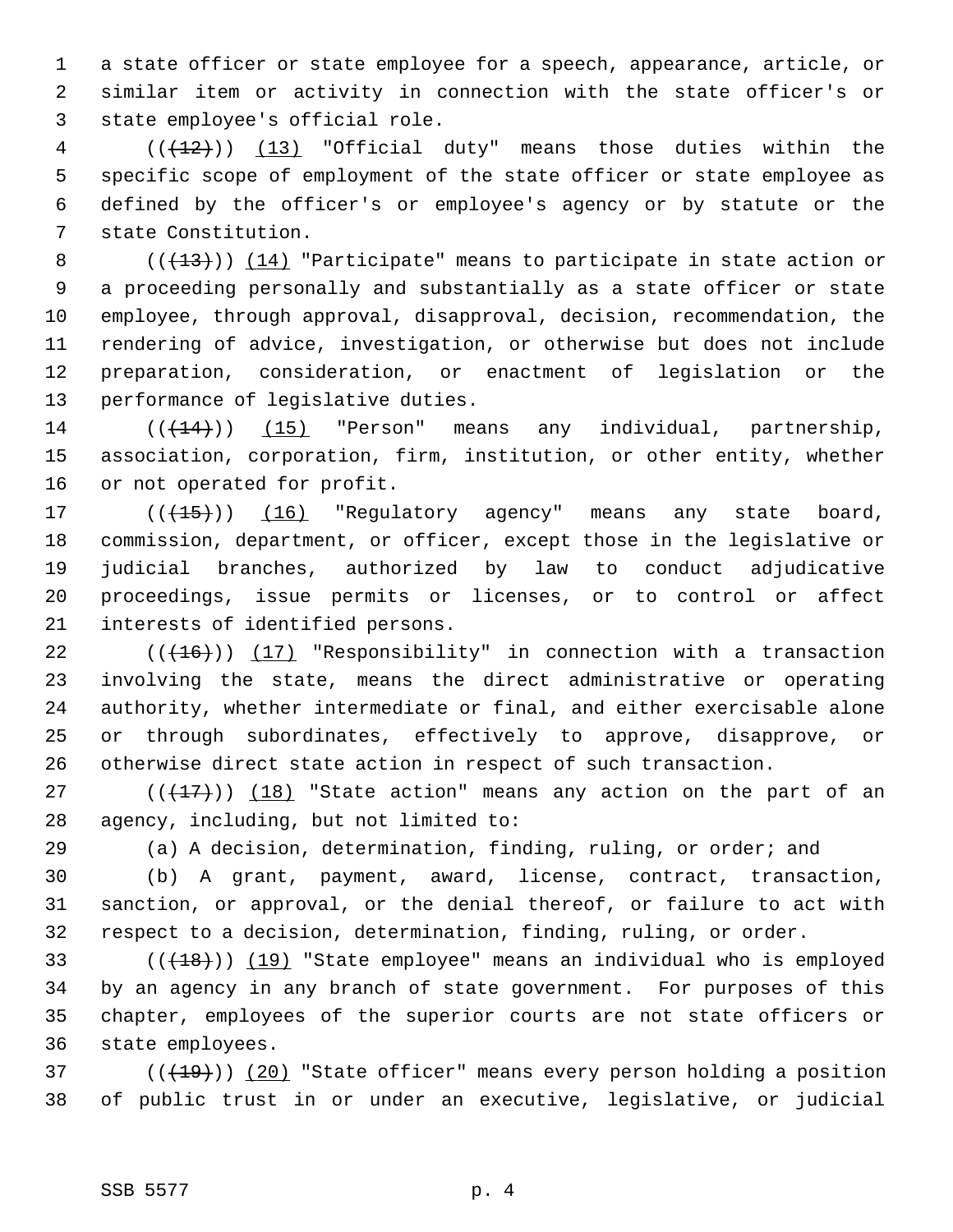1 office of the state. "State officer" includes judges of the superior 2 court, judges of the court of appeals, justices of the supreme court, 3 members of the legislature together with the secretary of the senate 4 and the chief clerk of the house of representatives, holders of 5 elective offices in the executive branch of state government, chief 6 executive officers of state agencies, members of boards, commissions, 7 or committees with authority over one or more state agencies or 8 institutions, and employees of the state who are engaged in 9 supervisory, policy-making, or policy-enforcing work. For the purposes 10 of this chapter, "state officer" also includes any person exercising or 11 undertaking to exercise the powers or functions of a state officer.

12  $((+20))$   $(21)$  "Thing of economic value," in addition to its 13 ordinary meaning, includes:

14 (a) A loan, property interest, interest in a contract or other 15 chose in action, and employment or another arrangement involving a 16 right to compensation;

17 (b) An option, irrespective of the conditions to the exercise of 18 the option; and

19 (c) A promise or undertaking for the present or future delivery or 20 procurement.

21  $((+21))$   $(22)(a)$  "Transaction involving the state" means a 22 proceeding, application, submission, request for a ruling or other 23 determination, contract, claim, case, or other similar matter that the 24 state officer, state employee, or former state officer or state 25 employee in question believes, or has reason to believe:

26 (i) Is, or will be, the subject of state action; or

27 (ii) Is one to which the state is or will be a party; or

28 (iii) Is one in which the state has a direct and substantial 29 proprietary interest.

30 (b) "Transaction involving the state" does not include the 31 following: Preparation, consideration, or enactment of legislation, 32 including appropriation of moneys in a budget, or the performance of 33 legislative duties by an officer or employee; or a claim, case, 34 lawsuit, or similar matter if the officer or employee did not 35 participate in the underlying transaction involving the state that is 36 the basis for the claim, case, or lawsuit.

 $(1 + 22)$ ) (23) "University" includes "state universities" and 38 "regional universities" as defined in RCW 28B.10.016 and also includes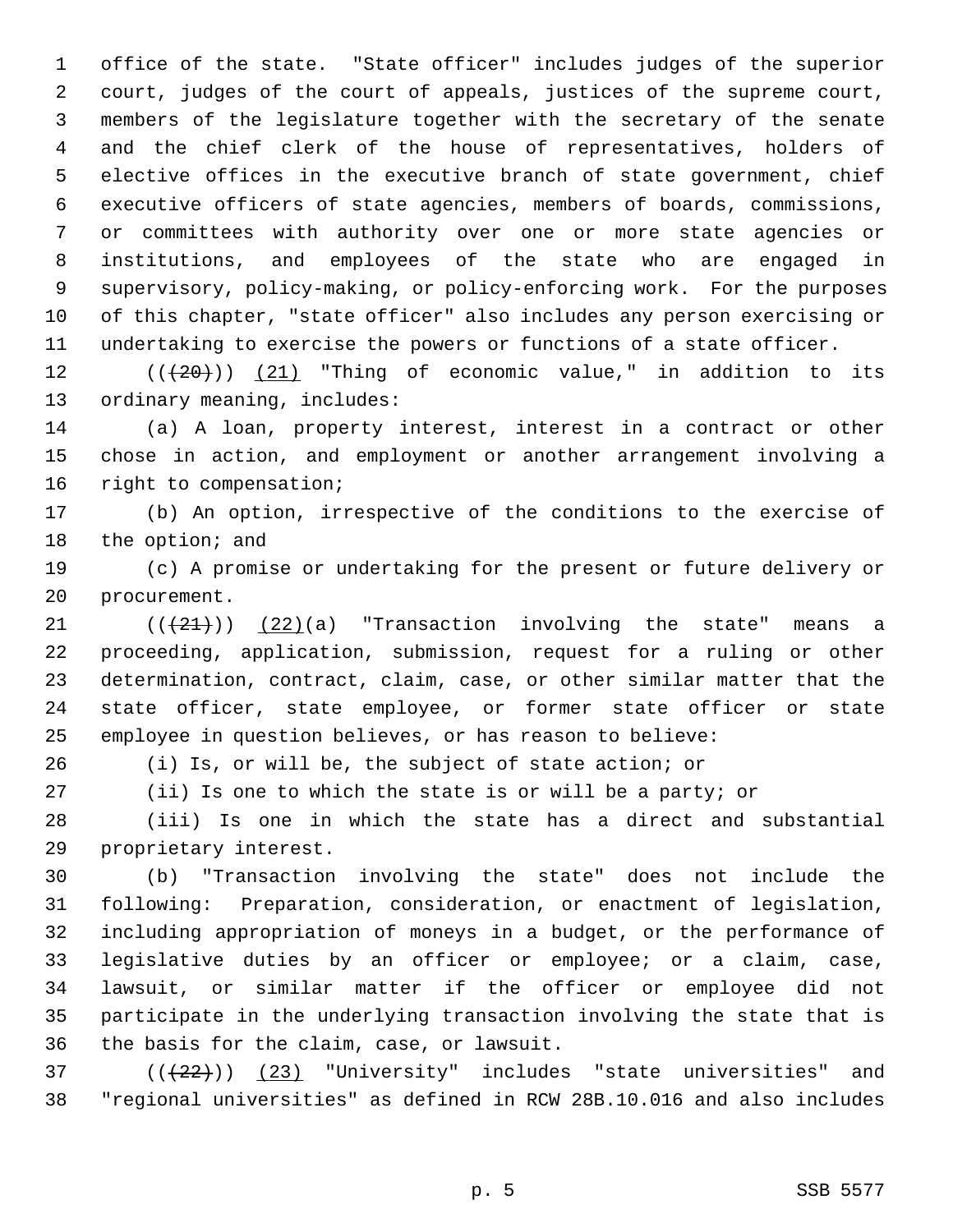1 any research or technology institute affiliated with a university, 2 including ((without limitation, the Spokane Intercollegiate Research 3 and Technology Institute and the Washington Technology Center)) 4 innovate Washington.

 $5$  (( $(23)$ )) (24) "University research employee" means a state officer 6 or state employee employed by a university, but only to the extent the 7 state officer or state employee is engaged in research, technology 8 transfer, approved consulting activities related to research and 9 technology transfer, or other incidental activities.

10 **Sec. 3.** RCW 42.52.050 and 2005 c 274 s 292 are each amended to 11 read as follows:

12 (1) No state officer or state employee may accept employment or 13 engage in any business or professional activity that the officer or 14 employee might reasonably expect would require or induce him or her to 15 make an unauthorized disclosure of confidential information acquired by 16 the official or employee by reason of the official's or employee's 17 official position.

18 (2) No state officer or state employee may make a disclosure of 19 confidential information gained by reason of the officer's or 20 employee's official position or otherwise use the information for his 21 or her personal gain or benefit or the gain or benefit of another, 22 unless the disclosure has been authorized by statute or by the terms of 23 a contract involving (a) the state officer's or state employee's agency 24 and (b) the person or persons who have authority to waive the 25 confidentiality of the information.

26 (3) No state officer or state employee may disclose confidential 27 information to any person not entitled or authorized to receive the 28 information.

29 (4) No state officer or state employee may intentionally conceal a 30 record if the officer or employee knew the record was required to be 31 released under chapter 42.56 RCW, was under a personal obligation to 32 release the record, and failed to do so. This subsection does not 33 apply where the decision to withhold the record was made in good faith. 34 As used in this subsection, "intentionally concealing a record" means 35 that the state officer or state employee knew the record was required 36 to be released under chapter 42.56 RCW, knew of the record's existence,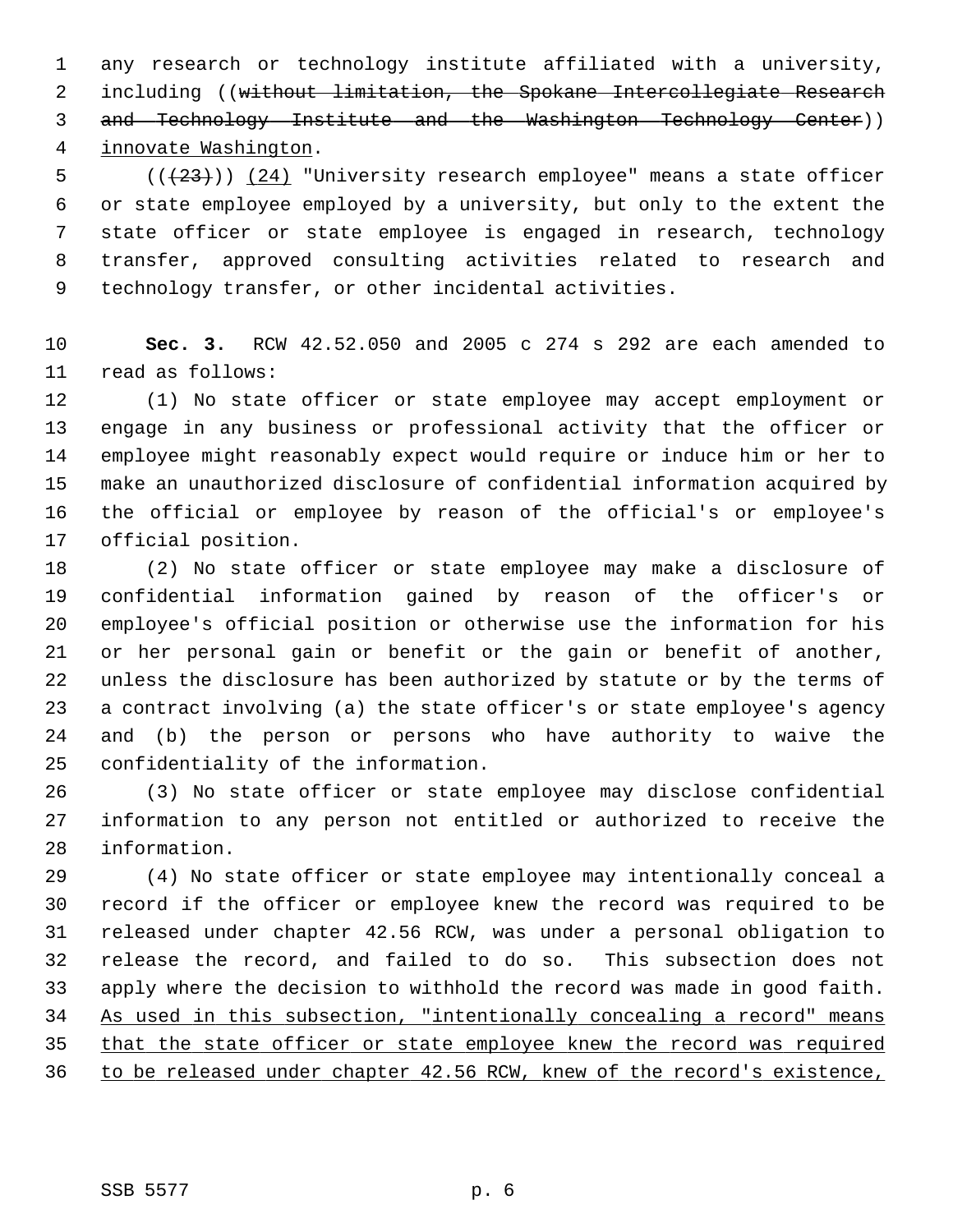1 and intentionally did not provide the record to the requestor within

2 the time frame established by the agency.

 3 NEW SECTION. **Sec. 4.** A new section is added to chapter 42.52 RCW 4 to read as follows:

 5 Knowing acquiescence by a person exempt under chapter 41.06 or 6 41.56 RCW with authority to direct, control, or influence the actions 7 of the state office or state employee in violation of RCW 42.52.020, 8 42.52.070, 42.52.120, or 42.52.160 constitutes a violation of this 9 chapter.

10 **Sec. 5.** RCW 42.52.120 and 1997 c 318 s 1 are each amended to read 11 as follows:

12 (1) No state officer or state employee may receive any thing of 13 economic value under any contract or grant outside of his or her 14 official duties. The prohibition in this subsection does not apply 15 where the state officer or state employee has complied with RCW 16  $42.52.030((+2))$  or each of the following conditions are met:

17 (a) The contract or grant is bona fide and actually performed;

18 (b) The performance or administration of the contract or grant is 19 not within the course of the officer's or employee's official duties, 20 or is not under the officer's or employee's official supervision;

21 (c) The performance of the contract or grant is not prohibited by 22 RCW 42.52.040 or by applicable laws or rules governing outside 23 employment for the officer or employee;

24 (d) The contract or grant is neither performed for nor compensated 25 by any person from whom such officer or employee would be prohibited by 26 RCW 42.52.150(4) from receiving a gift;

27 (e) The contract or grant is not one expressly created or 28 authorized by the officer or employee in his or her official capacity;

29 (f) The contract or grant would not require unauthorized disclosure 30 of confidential information; and

31 (g) The state officer or state employee has attended an ethics 32 training approved by the appropriate ethics board within the past 33 thirty-six months.

34 (2) In addition to satisfying the requirements of subsection (1) of 35 this section, a state officer or state employee may have a beneficial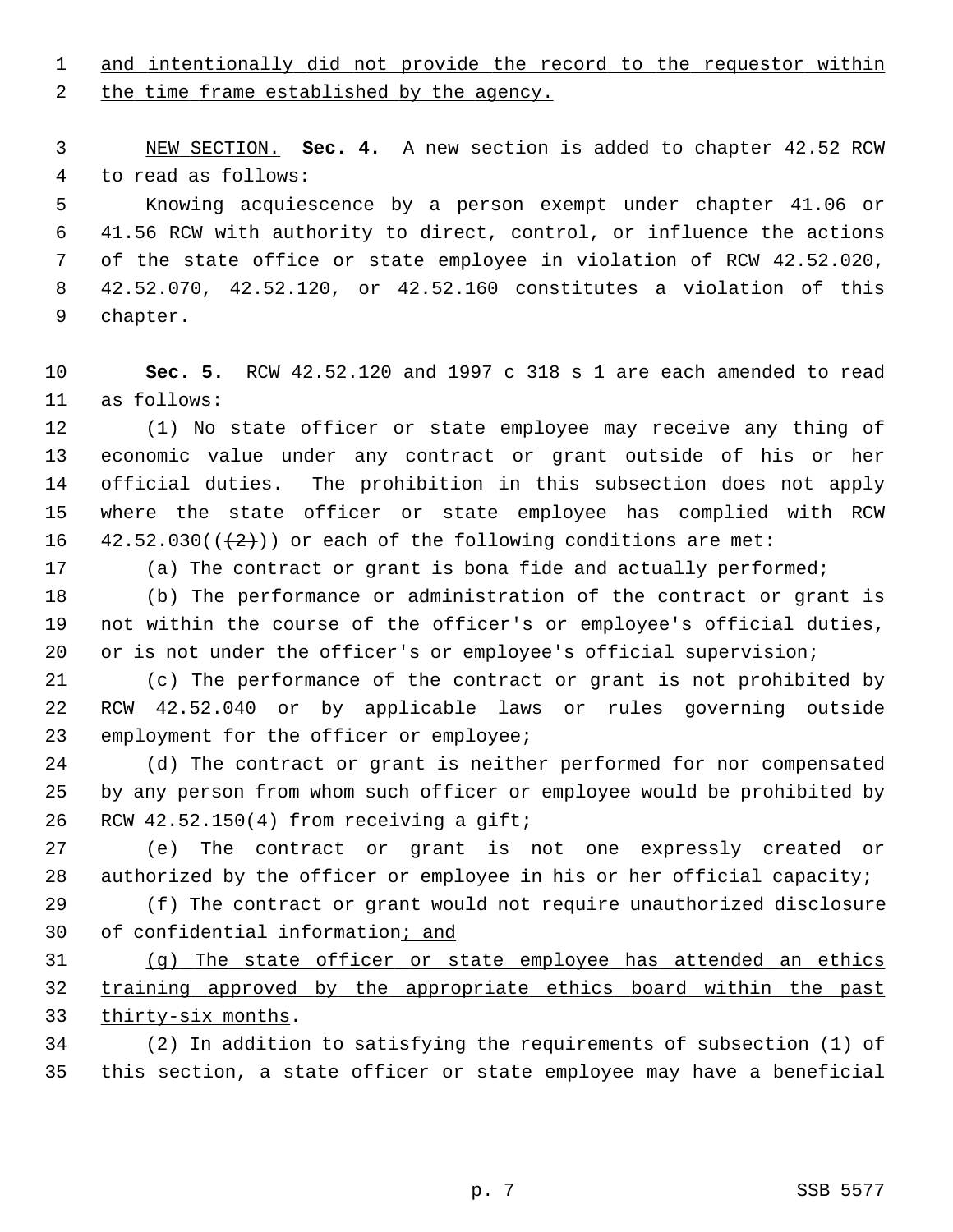1 interest in a grant or contract or a series of substantially identical 2 contracts or grants with a state agency only if:

 3 (a) The contract or grant is awarded or issued as a result of an 4 open and competitive bidding process in which more than one bid or 5 grant application was received; or

 6 (b) The contract or grant is awarded or issued as a result of an 7 open and competitive bidding or selection process in which the 8 officer's or employee's bid or proposal was the only bid or proposal 9 received and the officer or employee has been advised by the 10 appropriate ethics board, before execution of the contract or grant, 11 that the contract or grant would not be in conflict with the proper 12 discharge of the officer's or employee's official duties; or

13 (c) The process for awarding the contract or issuing the grant is 14 not open and competitive, but the officer or employee has been advised 15 by the appropriate ethics board that the contract or grant would not be 16 in conflict with the proper discharge of the officer's or employee's 17 official duties.

18 (3) A state officer or state employee awarded a contract or issued 19 a grant in compliance with subsection (2) of this section shall file 20 the contract or grant with the appropriate ethics board within thirty 21 days after the date of execution; however, if proprietary formulae, 22 designs, drawings, or research are included in the contract or grant, 23 the proprietary formulae, designs, drawings, or research may be deleted 24 from the contract or grant filed with the appropriate ethics board.

25 (4) This section does not prevent a state officer or state employee 26 from receiving compensation contributed from the treasury of the United 27 States, another state, county, or municipality if the compensation is 28 received pursuant to arrangements entered into between such state, 29 county, municipality, or the United States and the officer's or 30 employee's agency. This section does not prohibit a state officer or 31 state employee from serving or performing any duties under an 32 employment contract with a governmental entity.

33 (5) As used in this section, "officer" and "employee" do not 34 include officers and employees who, in accordance with the terms of 35 their employment or appointment, are serving without compensation from 36 the state of Washington or are receiving from the state only 37 reimbursement of expenses incurred or a predetermined allowance for 38 such expenses.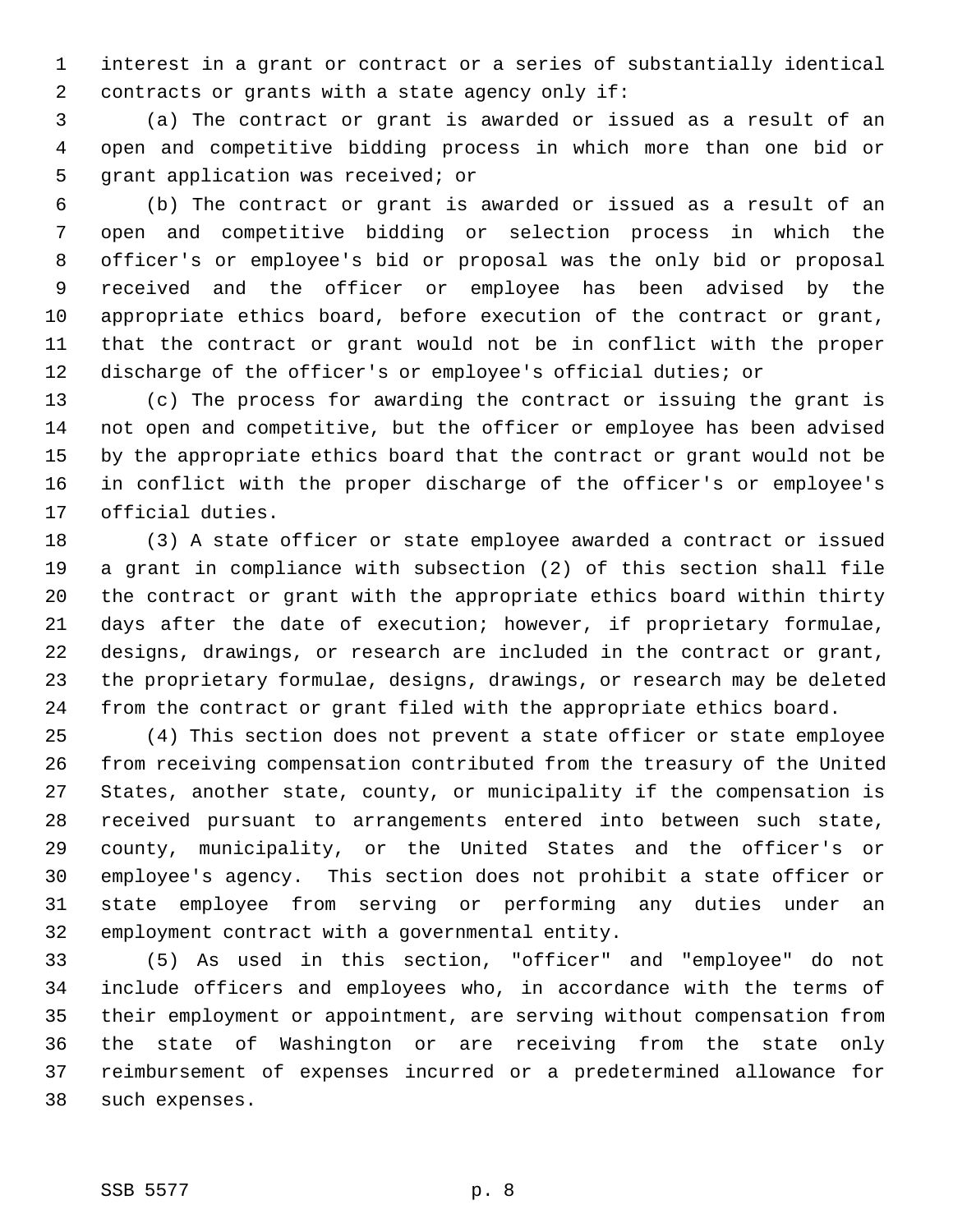1 **Sec. 6.** RCW 42.52.360 and 2005 c 106 s 5 are each amended to read 2 as follows:

 3 (1) The executive ethics board shall enforce this chapter and rules 4 adopted under it with respect to statewide elected officers and all 5 other officers and employees in the executive branch, boards and 6 commissions, and institutions of higher education.

 7 (2) The executive ethics board shall enforce this chapter with 8 regard to the activities of university research employees as provided 9 in this subsection.

10 (a) With respect to compliance with RCW 42.52.030, 42.52.110, 11 42.52.130, 42.52.140, and 42.52.150, the administrative process shall 12 be consistent with and adhere to no less than the current standards in 13 regulations of the United States public health service and the office 14 of the secretary of the department of health and human services in 15 Title 42 C.F.R. Part 50, Subpart F relating to promotion of objectivity 16 in research.

17 (b) With respect to compliance with RCW 42.52.040, 42.52.080, and 18 42.52.120, the administrative process shall include a comprehensive 19 system for the disclosure, review, and approval of outside work 20 activities by university research employees while assuring that such 21 employees are fulfilling their employment obligations to the 22 university.

23 (c) With respect to compliance with RCW 42.52.160, the 24 administrative process shall include a reasonable determination by the 25 university of acceptable private uses having de minimis costs to the 26 university and a method for establishing fair and reasonable 27 reimbursement charges for private uses the costs of which are in excess 28 of de minimis.

29 (3) The executive ethics board shall:

30 (a) Develop educational materials and training;

31 (b) Adopt rules and policies governing the conduct of business by 32 the board, and adopt rules defining working hours for purposes of RCW 33 42.52.180 and where otherwise authorized under chapter 154, Laws of 34 1994;

35 (c) Issue advisory opinions;

36 (d) Investigate, hear, and determine complaints by any person or on 37 its own motion;

38 (e) Impose sanctions including reprimands and monetary penalties;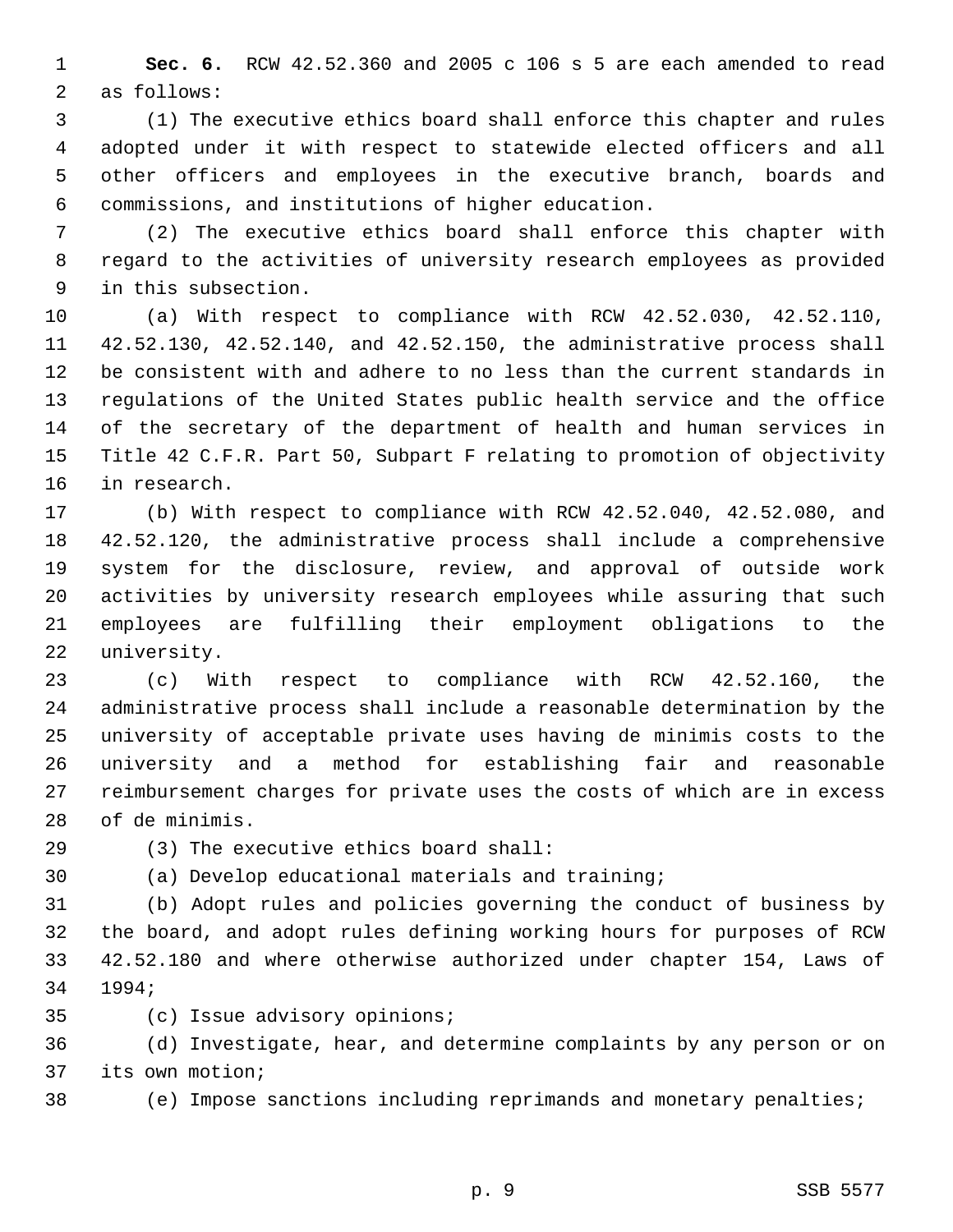1 (f) Recommend to the appropriate authorities suspension, removal 2 from position, prosecution, or other appropriate remedy; and

 3 (g) Establish criteria regarding the levels of civil penalties 4 appropriate for violations of this chapter and rules adopted under it.

5 (4) The board may:

 6 (a) Issue subpoenas for the attendance and testimony of witnesses 7 and the production of documentary evidence relating to any matter under 8 examination by the board or involved in any hearing;

9 (b) Administer oaths and affirmations;

- 10 (c) Examine witnesses; ((and))
- 11 (d) Receive evidence; and

12 (e) Delegate its authority to issue complaints to the board's 13 executive director.

14 (5) Except as provided in RCW 42.52.220, the executive ethics board 15 may review and approve agency policies as provided for in this chapter. 16 (6) This section does not apply to state officers and state 17 employees of the judicial branch.

18 **Sec. 7.** RCW 42.52.410 and 1994 c 154 s 211 are each amended to 19 read as follows:

20 (1) A person may, personally or by his or her attorney, make, sign, 21 and file with the appropriate ethics board a complaint on a form 22 provided by the appropriate ethics board. The complaint shall state 23 the name of the person alleged to have violated this chapter or rules 24 adopted under it and the particulars thereof, and contain such other 25 information as may be required by the appropriate ethics board.

26 (2) If it has reason to believe that any person has been engaged or 27 is engaging in a violation of this chapter or rules adopted under it, 28 an ethics board, or the executive director under authority delegated 29 under RCW 42.52.360, may issue a complaint.

 (3)(a) A state employee who files a complaint with the appropriate ethics board shall be afforded the protection provided in chapter 42.40 RCW. An agency, manager, or supervisor may not retaliate against a state employee who files a complaint with the appropriate ethics board. (b) A state employee may not be denied the protections in chapter 42.40 RCW even if the auditor denies an investigation of the complaint. (4) If a determination is made that a reprisal or retaliatory action has been taken against the state employee, the retaliator may be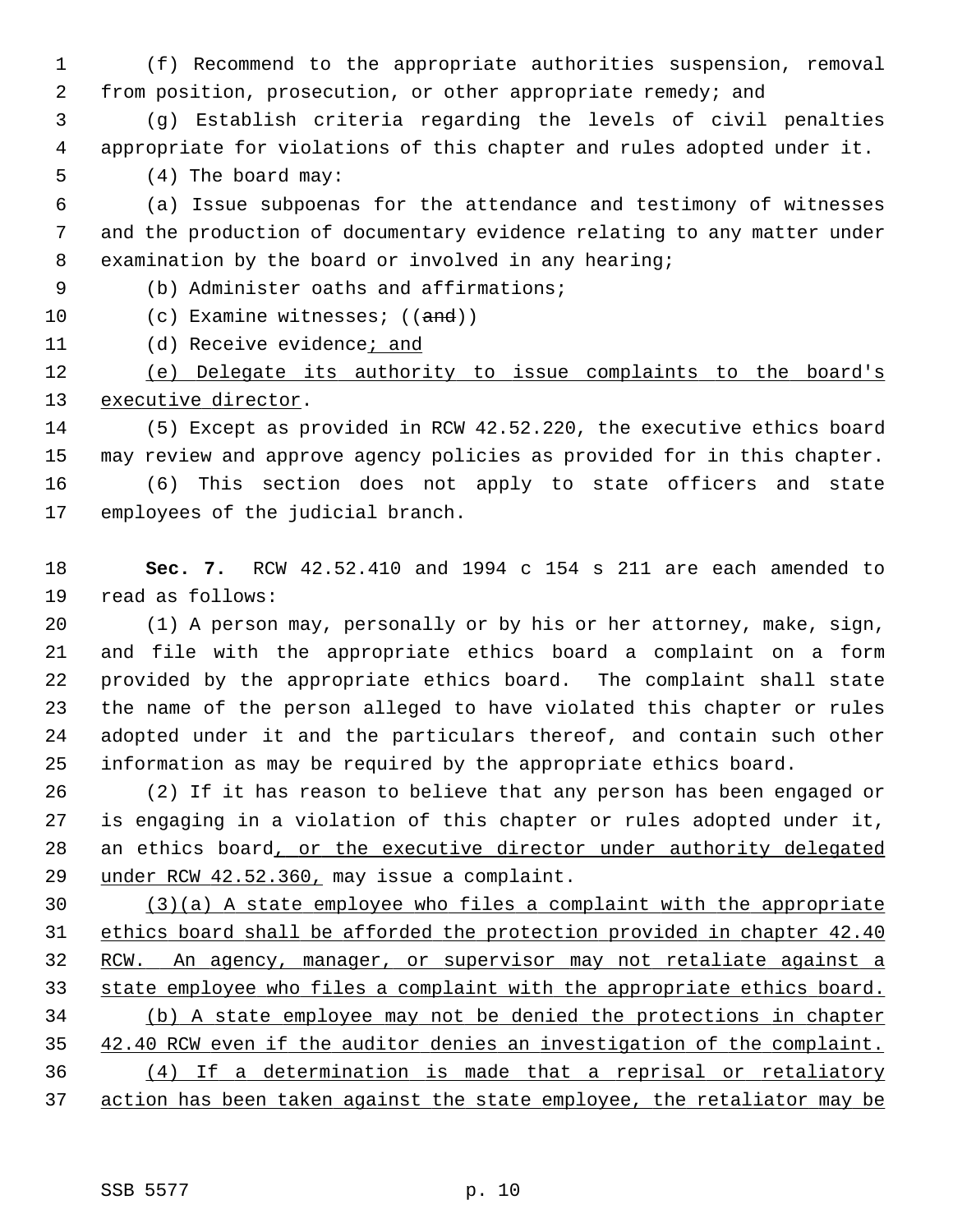| 1 subject to a civil penalty of up to five thousand dollars and the       |  |  |  |  |  |  |
|---------------------------------------------------------------------------|--|--|--|--|--|--|
| 2 retaliator may be suspended from state employment for up to thirty days |  |  |  |  |  |  |
| 3 without pay. At a minimum, a letter of reprimand shall be placed in     |  |  |  |  |  |  |
| 4 the retaliator's personnel file.                                        |  |  |  |  |  |  |

 5 **Sec. 8.** RCW 42.52.420 and 2000 c 211 s 1 are each amended to read 6 as follows:

 7 (1) After the filing of any complaint, except as provided in RCW 8 42.52.450, the staff of the appropriate ethics board shall investigate 9 the complaint as provided in this subsection (1).

10 (a) The ((investigation)) investigating ethics board shall ((be 11 <del>limited to</del>)) investigate the allegations contained in the complaint but 12 may also, in its discretion, investigate other potential ethics 13 violations discovered during the course of its investigation when the 14 employee is not subject to the civil service laws as set forth in 15 chapter 41.06 or 41.56 RCW.

 (b) Agency staff may assist ethics board staff in carrying out the investigation, but in all cases ethics board staff must oversee the investigation. Agency staff with actual or apparent conflicts of interest because of a relationship with the persons under investigation must disclose this relationship. Should the ethics board determine that there is a conflict of interest that may affect the investigation, the agency shall designate an independent employee with no conflict of interest to assist the ethics board with its investigation.

24 (c) When the investigation involves an employee exempt under 25 chapter 41.06 or 41.56 RCW, and in the discretion of the ethics board, 26 the ethics board may request the assistance of the office of the 27 attorney general or a contract investigator in conducting its 28 investigation.

29 (2) The results of the investigation shall be reduced to writing 30 and the staff shall either make a determination that the complaint 31 should be dismissed pursuant to RCW 42.52.425, or recommend to the 32 board that there is or that there is not reasonable cause to believe 33 that a violation of this chapter or rules adopted under it has been or 34 is being committed.

35 (3) The board's determination on reasonable cause shall be provided 36 to the complainant and to the person named in such complaint.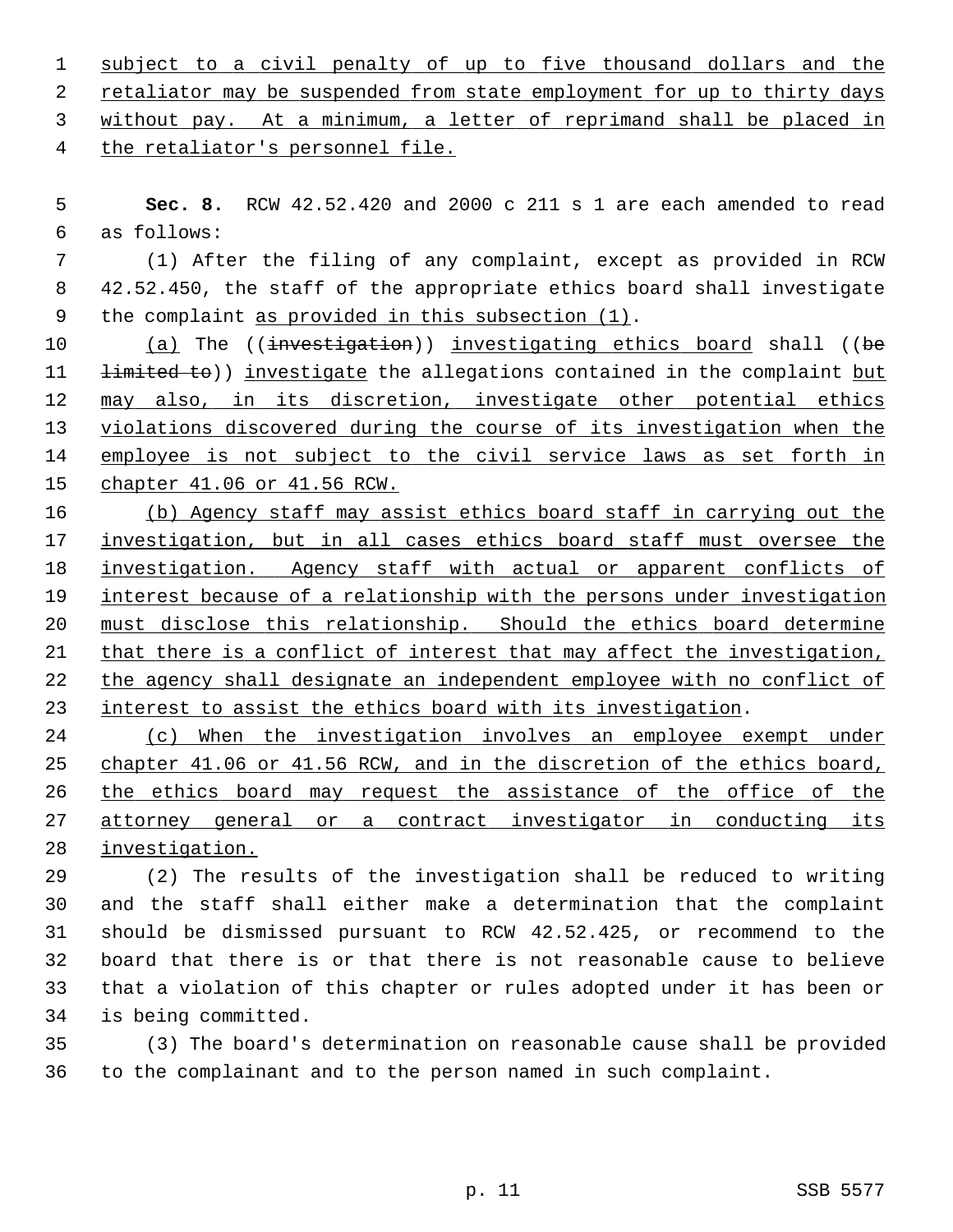|                | (4) The identity of a person filing a complaint under RCW                |
|----------------|--------------------------------------------------------------------------|
| 2              | 42.52.410(1) is exempt from public disclosure at all times unless the    |
| $\overline{3}$ | person filing a complaint consents to public disclosure and copying by   |
| 4              | written waiver. All documents related to the complaint and subsequent    |
| 5              | investigation are also exempt from public disclosure and copying and     |
|                | 6 shall not be released by any legislator or statewide elected official. |

 7 **Sec. 9.** RCW 42.52.460 and 1994 c 154 s 216 are each amended to 8 read as follows:

 9 Any person who has notified the appropriate ethics board and the 10 attorney general in writing that there is reason to believe that RCW 11 42.52.180 is being or has been violated may, in the name of the state, 12 bring a citizen action for any of the actions authorized under this 13 chapter. A citizen action may be brought only if the appropriate 14 ethics board or the attorney general have failed to commence an action 15 under this chapter within forty-five days after notice from the person, 16 the person has thereafter notified the appropriate ethics board and the 17 attorney general that the person will commence a citizen's action 18 within ten days upon their failure to commence an action, and the 19 appropriate ethics board and the attorney general have in fact failed 20 to bring an action within ten days of receipt of the second notice. An 21 action is deemed to have been commenced when the appropriate ethics 22 board or the board's executive director accepts a complaint for filing 23 and initiates a preliminary investigation.

24 If the person who brings the citizen's action prevails, the 25 judgment awarded shall escheat to the state, but the person shall be 26 entitled to be reimbursed by the state of Washington for costs and 27 attorneys' fees incurred. If a citizen's action that the court finds 28 was brought without reasonable cause is dismissed, the court may order 29 the person commencing the action to pay all costs of trial and 30 reasonable attorneys' fees incurred by the defendant.

31 Upon commencement of a citizen action under this section, at the 32 request of a state officer or state employee who is a defendant, the 33 office of the attorney general shall represent the defendant if the 34 attorney general finds that the defendant's conduct complied with this 35 chapter and was within the scope of employment.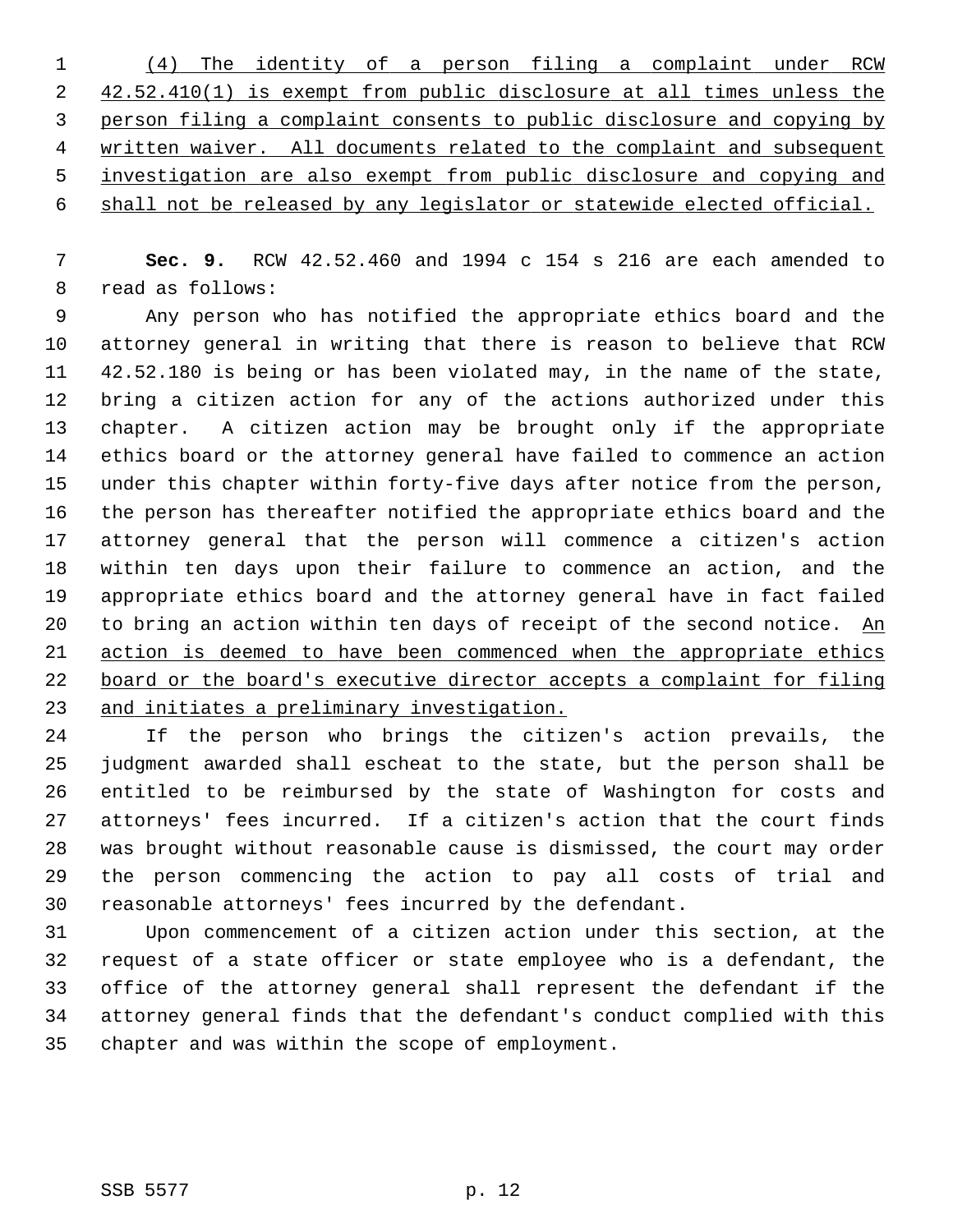1 NEW SECTION. **Sec. 10.** A new section is added to chapter 42.52 RCW 2 to read as follows:

 3 (1) Each agency shall designate an ethics advisor or advisors to 4 provide informal ethics advice to state officers and employees and to 5 ensure uniformity in the agency's operations with respect to the ethics 6 in public service law. Agencies shall inform the appropriate ethics 7 board of their designated advisors, and the advisors shall receive 8 regular training from the appropriate ethics board on a schedule to be 9 determined by the appropriate ethics board. Ethics advisors may 10 solicit informal and formal advice from the appropriate ethics board 11 and may also serve as a point of contact within an agency to assist 12 with ethics investigations or to coordinate ethics trainings and 13 updates.

14 (2) Every state officer and employee shall attend an ethics 15 training approved by the appropriate ethics board within sixty days of 16 taking office or employment. Beginning January 1, 2014, every state 17 officer and state employee shall attend an ethics training approved by 18 the appropriate ethics board in coordination with other agency-provided 19 training, including sexual harassment training, but no less than every 20 three years. Every state officer and state employee subject to RCW 21 42.52.150(4) must be provided specialized or enhanced ethics training 22 approved by the appropriate ethics board every three years thereafter.

23 NEW SECTION. **Sec. 11.** A new section is added to chapter 42.40 RCW 24 to read as follows:

25 (1) State officers, managers, and supervisors may not take any 26 reprisal or retaliatory action against a whistleblower who, in good 27 faith, makes a complaint regarding a presumed violation of state ethics 28 law under chapter 42.52 RCW.

29 (2) A state officer, manager, or supervisor who takes reprisal or 30 retaliatory action against a whistleblower for filing an ethics 31 complaint under chapter 42.52 RCW is subject to disciplinary action.

32 (3) A state employee may not be denied the protections under this 33 chapter even if the auditor denies an investigation of the complaint.

34 (4) The definitions in this subsection apply throughout this 35 section unless the context clearly requires otherwise.

36 (a) "Manager" has the same definition as in RCW 41.06.022.

37 (b) "State employee" has the same definition as in RCW 42.52.010.